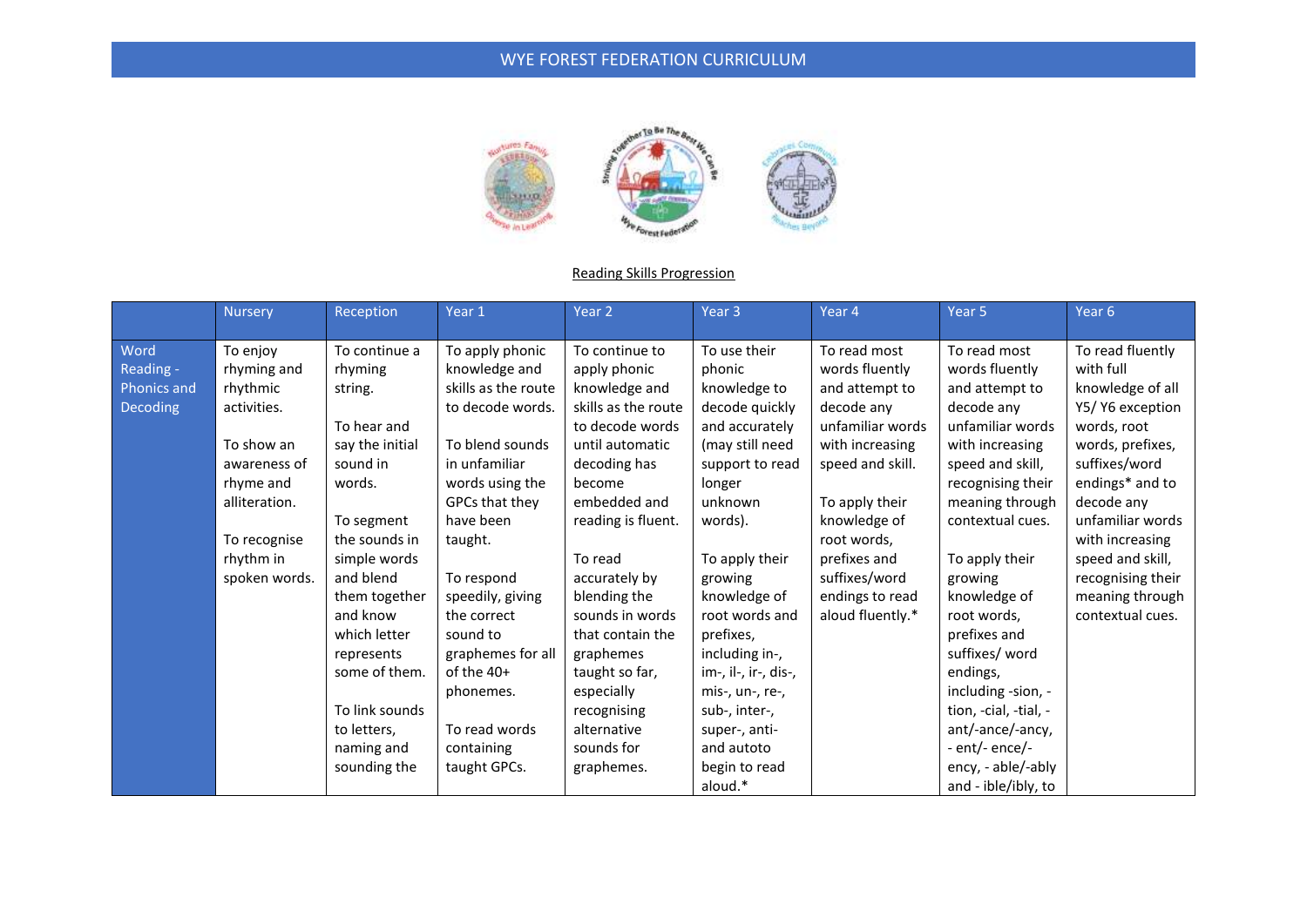|                                                   |                                                                                                      | letters of the<br>alphabet.<br>To use phonic<br>knowledge to<br>decode<br>regular words<br>and read them<br>aloud<br>accurately. | To read words<br>containing -s, -es,<br>-ing, -ed and -est<br>endings.<br>To read words<br>with<br>contractions, e.g.<br>I'm, I'll and we'll.        | To accurately<br>read most words<br>of two or more<br>syllables.<br>To read most<br>words containing<br>common<br>suffixes.*                                              | To apply their<br>growing<br>knowledge of<br>root words and<br>suffixes/word<br>endings,<br>including -<br>ation, -ly, -ous,<br>-ture, -sure, -<br>sion, -tion, -<br>ssion and -cian,<br>to begin to read<br>aloud.* |                                                                                                                                                  | read aloud<br>fluently.*                                                                                                                                             |                                                                                                                                                                     |
|---------------------------------------------------|------------------------------------------------------------------------------------------------------|----------------------------------------------------------------------------------------------------------------------------------|------------------------------------------------------------------------------------------------------------------------------------------------------|---------------------------------------------------------------------------------------------------------------------------------------------------------------------------|----------------------------------------------------------------------------------------------------------------------------------------------------------------------------------------------------------------------|--------------------------------------------------------------------------------------------------------------------------------------------------|----------------------------------------------------------------------------------------------------------------------------------------------------------------------|---------------------------------------------------------------------------------------------------------------------------------------------------------------------|
| Word<br>Reading -<br>Common<br>Exception<br>Words |                                                                                                      | To read some<br>common<br>irregular<br>words.                                                                                    | To read Y1<br>common<br>exception words,<br>noting unusual<br>correspondences<br>between spelling<br>and sound and<br>where these<br>occur in words. | To read most Y1<br>and Y2 common<br>exception<br>words*, noting<br>unusual<br>correspondences<br>between spelling<br>and sound and<br>where these<br>occur in the<br>word | To begin to<br>read Y3/Y4<br>exception<br>words.*                                                                                                                                                                    | To read all Y3/Y4<br>exception<br>words*,<br>discussing the<br>unusual<br>correspondences<br>between spelling<br>and these occur<br>in the word. | To read most Y5/<br>Y6 exception<br>words, discussing<br>the unusual<br>correspondences<br>between spelling<br>and sound and<br>where these<br>occur in the<br>word. | To read all Y5/ Y6<br>exception words,<br>discussing the<br>unusual<br>correspondences<br>between spelling<br>and sound and<br>where these<br>occur in the<br>word. |
| Word<br>Reading -<br>Fluency                      | To show<br>interest in<br>illustrations<br>and print in<br>books and<br>print in the<br>environment. | To ascribe<br>meanings to<br>marks that<br>they see in<br>different<br>places.<br>To begin to<br>break the flow                  | To accurately<br>read texts that<br>are consistent<br>with their<br>developing<br>phonic<br>knowledge, that<br>do not require<br>them to use         | To read aloud<br>books (closely<br>matched to their<br>improving phonic<br>knowledge),<br>sounding out<br>unfamiliar<br>words<br>accurately,                              | At this stage,<br>teaching<br>comprehension<br>skills should be<br>taking<br>precedence<br>over teaching<br>word reading                                                                                             | At this stage,<br>teaching<br>comprehension<br>skills should be<br>taking<br>precedence over<br>teaching word<br>reading                         | At this stage,<br>teaching<br>comprehension<br>skills should be<br>taking<br>precedence over<br>teaching word<br>reading                                             | At this stage,<br>teaching<br>comprehension<br>skills should be<br>taking<br>precedence over<br>teaching word<br>reading                                            |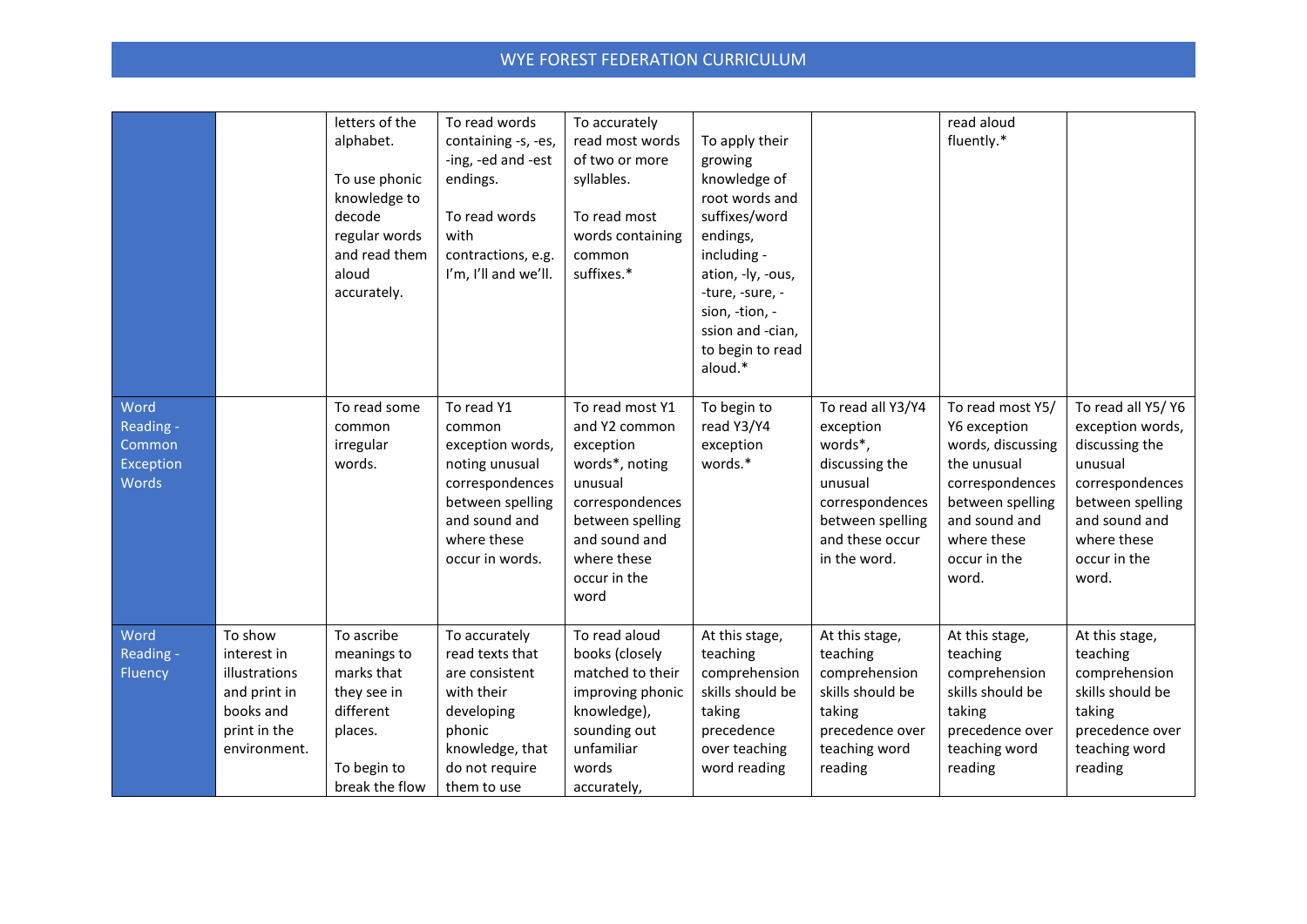|                     | To recognise<br>familiar words<br>and signs such<br>as own name<br>and<br>advertising<br>logos.<br>To look and<br>handle books<br>independently<br>(holds books<br>the correct<br>way up and<br>turns pages). | of speech into<br>words.<br>To begin to<br>read words<br>and simple<br>sentences.<br>To read and<br>understand<br>simple<br>sentences.                                   | other strategies<br>to work out<br>words. To reread<br>texts to build up<br>fluency and<br>confidence in<br>word reading.                                         | automatically<br>and without<br>undue<br>hesitation.<br>To reread these<br>books to build up<br>fluency and<br>confidence in<br>word reading.<br>To read words<br>accurately and<br>fluently without<br>overt sounding<br>and blending,<br>e.g. at over 90<br>words per<br>minute, in age-<br>appropriate<br>texts. | and fluency<br>specifically. Any<br>focus on word<br>reading should<br>support the<br>development of<br>vocabulary                                                       | and fluency<br>specifically. Any<br>focus on word<br>reading should<br>support the<br>development of<br>vocabulary.                                                                                        | and fluency<br>specifically. Any<br>focus on word<br>reading should<br>support the<br>development of<br>vocabulary. | and fluency<br>specifically. Any<br>focus on word<br>reading should<br>support the<br>development of<br>vocabulary. |
|---------------------|---------------------------------------------------------------------------------------------------------------------------------------------------------------------------------------------------------------|--------------------------------------------------------------------------------------------------------------------------------------------------------------------------|-------------------------------------------------------------------------------------------------------------------------------------------------------------------|---------------------------------------------------------------------------------------------------------------------------------------------------------------------------------------------------------------------------------------------------------------------------------------------------------------------|--------------------------------------------------------------------------------------------------------------------------------------------------------------------------|------------------------------------------------------------------------------------------------------------------------------------------------------------------------------------------------------------|---------------------------------------------------------------------------------------------------------------------|---------------------------------------------------------------------------------------------------------------------|
| Meaning of<br>Words | To enjoy<br>rhyming and<br>rhythmic<br>activities.<br>To show an<br>awareness of<br>rhyme and<br>alliteration. To<br>recognise<br>rhythm in<br>spoken words.                                                  | To continue a<br>rhyming<br>string.<br>To hear and<br>say the initial<br>sound in<br>words.<br>To segment<br>the sounds in<br>simple words<br>and blend<br>them together | Draw on<br>vocabulary<br>provided by the<br>teacher to<br>understand<br>books.<br>Discuss word<br>meanings, linking<br>new meanings to<br>those already<br>known. | Discuss and<br>clarify the<br>meanings of<br>words linking<br>new meanings to<br>known<br>vocabulary.<br>Draw on<br>vocabulary<br>provided by the<br>teacher to<br>understand<br>books.                                                                                                                             | <b>Discuss</b><br>understanding<br>and identify the<br>meaning of<br>words in<br>context.<br>Use dictionaries<br>to check the<br>meanings of<br>words they<br>have read. | <b>Discuss</b><br>understanding<br>and identify the<br>meaning of<br>words in context.<br>Use dictionaries<br>to check the<br>meanings of<br>words they have<br>read.<br>Discuss words<br>and phrases that | <b>Discuss</b><br>understanding<br>and identify the<br>meaning of<br>words in context.                              | <b>Discuss</b><br>understanding<br>and identify the<br>meaning of<br>words in context.                              |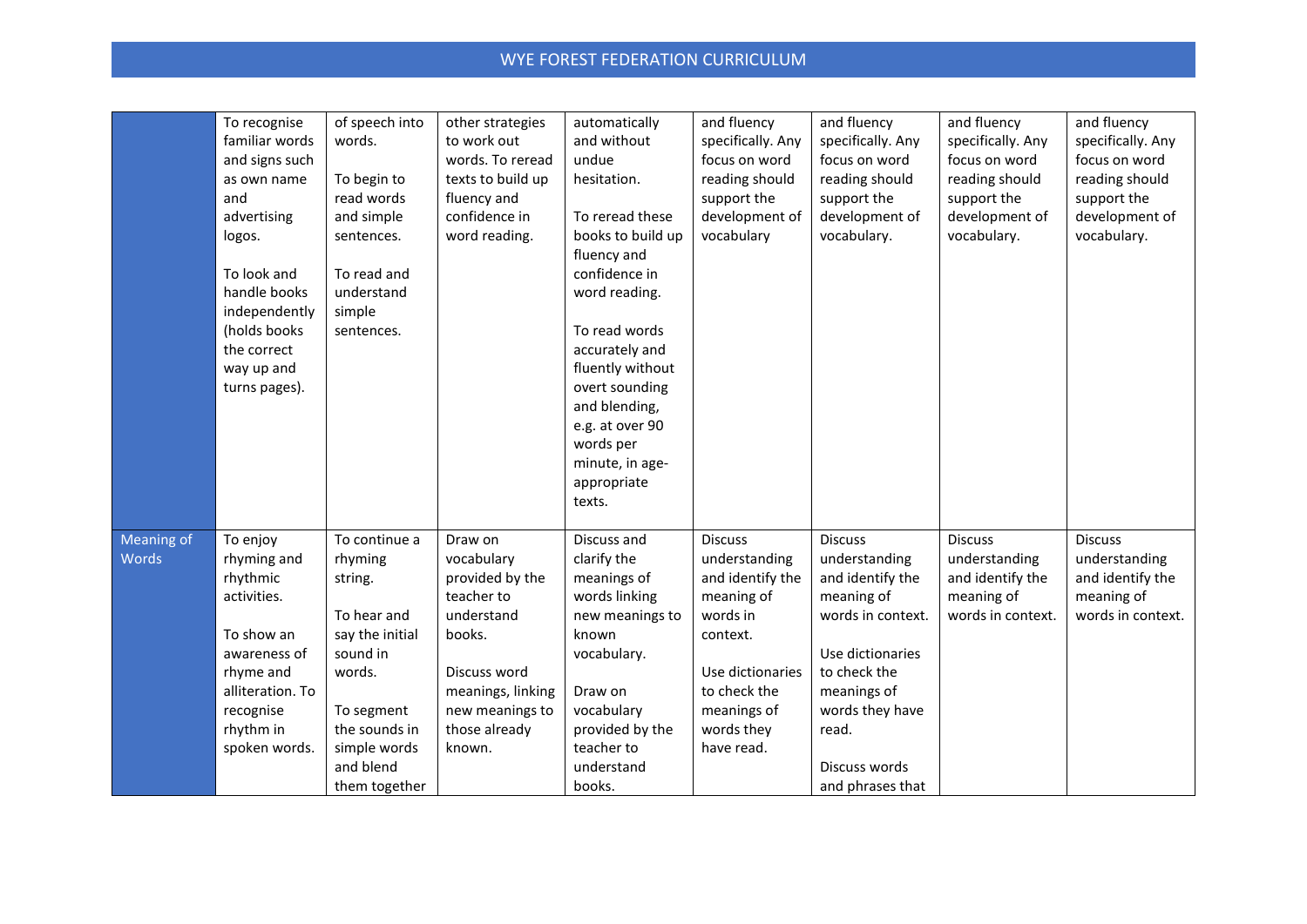| To show        | and know       | Recognise and      |                   | Discuss words | capture the       |  |
|----------------|----------------|--------------------|-------------------|---------------|-------------------|--|
| interest in    | which letter   | comment on         | Identify and      | and phrases   | reader's interest |  |
| illustrations  | represents     | repeating          | discuss favourite | that capture  | and imagination.  |  |
| and print in   | some of them.  | patterns of        | words and         | the reader's  |                   |  |
| books and      |                | language e.g.      | phrases.          | interest and  |                   |  |
| print in the   | To link sounds | rhymes and         |                   | imagination.  |                   |  |
| environment.   | to letters,    | predictable        | Pick out key      |               |                   |  |
|                | naming and     | phrases.           | words or phrases  |               |                   |  |
| To recognise   | sounding the   |                    | in a text e.g.    |               |                   |  |
| familiar words | letters of the | Pick out some      | First/Next, Once  |               |                   |  |
| and signs such | alphabet.      | key phrases in     | upon a time,      |               |                   |  |
| as own name    |                | fairy stories and  | suddenly.         |               |                   |  |
| and            | To use phonic  | traditional tales  |                   |               |                   |  |
| advertising    | knowledge to   | e.g. repetition,   |                   |               |                   |  |
| logos.         | decode         | once upon a        |                   |               |                   |  |
|                | regular words  | time, fee fi fo    |                   |               |                   |  |
| To look and    | and read them  | fum.               |                   |               |                   |  |
| handle books   | aloud          |                    |                   |               |                   |  |
| independently  | accurately.    | With support       |                   |               |                   |  |
| (holds books   |                | pick out some      |                   |               |                   |  |
| the correct    | To read some   | key words in a     |                   |               |                   |  |
| way up and     | common         | text e.g. Find a   |                   |               |                   |  |
| turns pages).  | irregular      | word that tells us |                   |               |                   |  |
|                | words.         | how the            |                   |               |                   |  |
| To build up    |                | character is       |                   |               |                   |  |
| vocabulary     | To ascribe     | feeling, find a    |                   |               |                   |  |
| that reflects  | meanings to    | word that tells us |                   |               |                   |  |
| the breadth of | marks that     | about the house    |                   |               |                   |  |
| their          | they see in    |                    |                   |               |                   |  |
| experiences.   | different      |                    |                   |               |                   |  |
|                | places.        |                    |                   |               |                   |  |
|                |                |                    |                   |               |                   |  |
|                | To begin to    |                    |                   |               |                   |  |
|                | break the flow |                    |                   |               |                   |  |
|                | of speech into |                    |                   |               |                   |  |
|                | words.         |                    |                   |               |                   |  |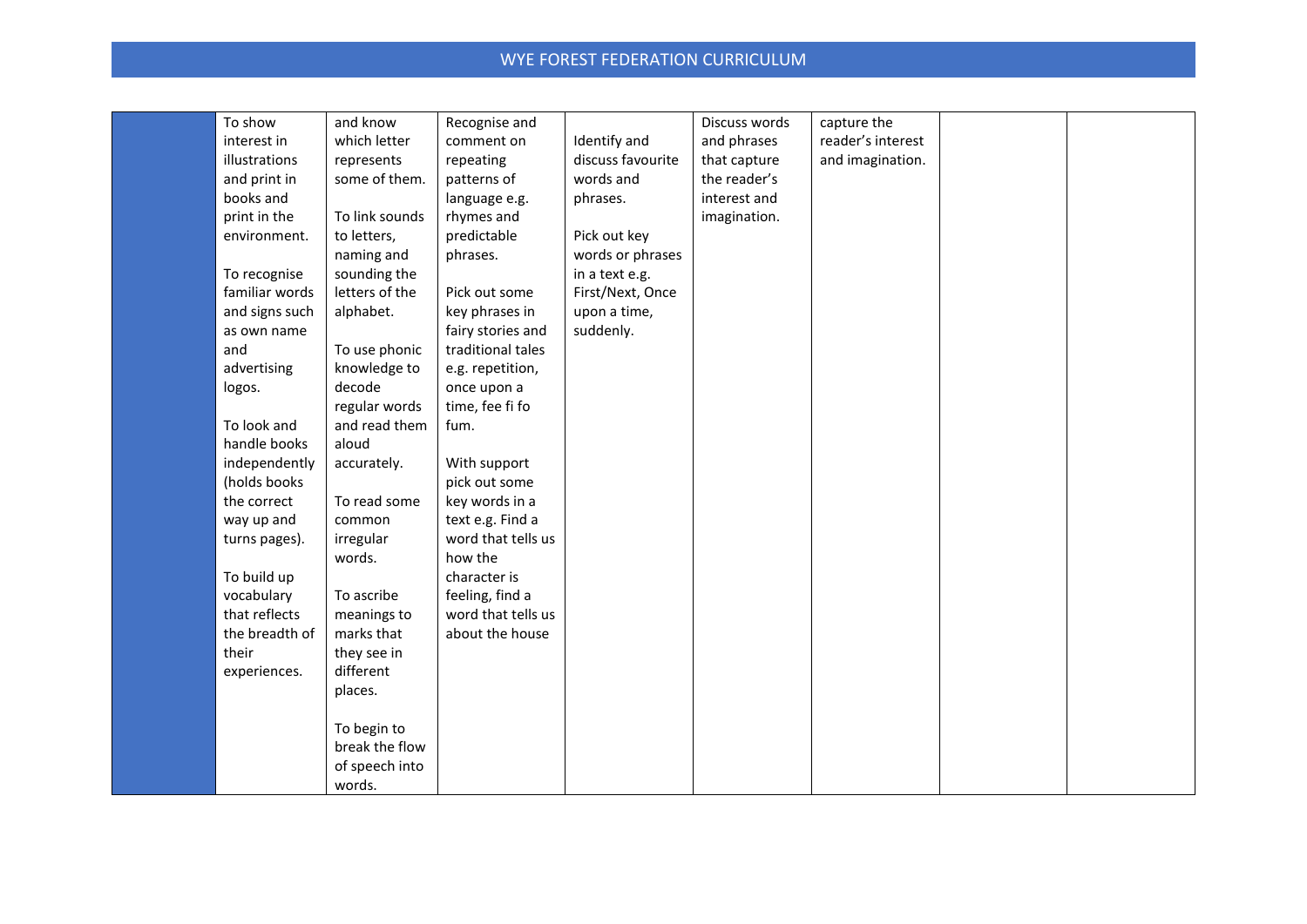|           |                                            | To begin to<br>read words<br>and simple<br>sentences.<br>To read and<br>understand<br>simple<br>sentences. To<br>extend<br>vocabulary,<br>especially by<br>grouping and<br>naming,<br>exploring the<br>meaning and<br>sounds of new<br>words.<br>To use<br>vocabulary<br>and forms of<br>speech that<br>are<br>increasingly<br>influenced by<br>their<br>experiences of<br>books. |                                                          |                                                          |                                                   |                                                |                                                                    |                                                                    |
|-----------|--------------------------------------------|-----------------------------------------------------------------------------------------------------------------------------------------------------------------------------------------------------------------------------------------------------------------------------------------------------------------------------------------------------------------------------------|----------------------------------------------------------|----------------------------------------------------------|---------------------------------------------------|------------------------------------------------|--------------------------------------------------------------------|--------------------------------------------------------------------|
| Retrieval | To listen to<br>stories with<br>increasing | To enjoy an<br>increasing<br>range of<br>books.                                                                                                                                                                                                                                                                                                                                   | Draw on what<br>they already<br>know or on<br>background | Draw on what<br>they already<br>know or on<br>background | Ask questions<br>and find<br>answers to<br>simple | Ask questions<br>and find answers<br>to simple | In non-fiction,<br>retrieve, record<br>and present<br>information. | In non-fiction,<br>retrieve, record<br>and present<br>information. |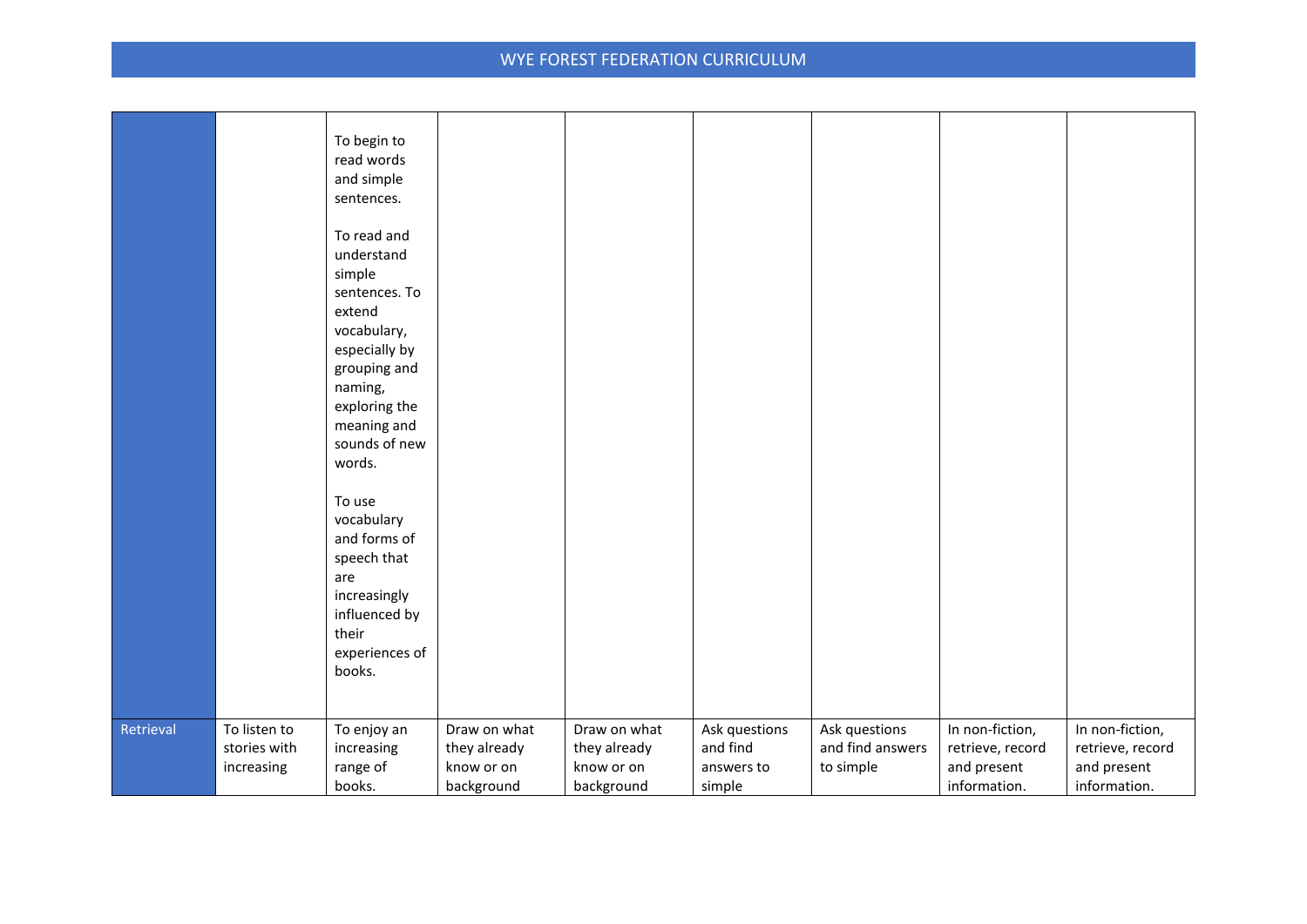| attention and   |               | information from   | information from | questions in a   | questions in a   |                   |                   |
|-----------------|---------------|--------------------|------------------|------------------|------------------|-------------------|-------------------|
| recall.         | To follow a   | the teacher to     | the teacher to   | text.            | text.            | Ask questions     | Ask questions     |
|                 | story without | understand         | understand       |                  |                  | and find the      | and find the      |
| To anticipate   | pictures or   | books.             | books.           | Retrieve and     | Retrieve and     | answers to        | answers to        |
| key events      | props.        |                    |                  | record           | record           | questions in a    | questions in a    |
| and phrases in  |               | Identify the main  | Ask questions    | information      | information from | text.             | text.             |
| rhymes and      | To listen to  | character in a     | and find the     | from             | nonfiction.      |                   |                   |
| stories.        | stories,      | story or the       | answers to       | nonfiction.      |                  | Extract           | Extract complex   |
|                 | accurately    | subject of a       | simple questions |                  | Extract          | increasingly      | information from  |
| To begin to be  | anticipating  | nonfiction text.   | in the text.     | Answer literal   | information from | complex           | the text Use      |
| aware of the    | key events    |                    |                  | retrieval        | the text.        | information from  | quotations to     |
| way stories     | and respond   | Talk about the     | Answer literal   | questions and    |                  | the text.         | illustrate ideas. |
| are structured. | to what they  | themes and         | retrieval        | locate the       | Locate           |                   |                   |
|                 | hear with     | characteristics of | questions about  | information in   | information      | Plan what         | Plan and decide   |
| To describe     | relevant      | simple texts       | the text.        | the text.        | using skimming   | information       | independently     |
| main story      | comments,     | becoming           |                  |                  | and scanning.    | needs to be       | what information  |
| settings,       | questions or  | familiar with key  | Use a range of   | Locate           |                  | found with        | needs to be       |
| events and      | actions.      | stories, fairy     | question         | information      | Decide on a      | guidance Make     | searched for.     |
| principal       |               | stories and        | prompts to       | using skimming.  | question that    | simple notes.     |                   |
| characters.     | To            | traditional tales. | generate         |                  | needs answering  |                   | Make              |
|                 | demonstrate   |                    | relevant         | Use a contents   | and locate the   | Apply             | appropriate       |
|                 | understanding | Identify main      | questions about  | page and an      | answer in a non- | information       | notes from        |
|                 | when talking  | events or key      | the text.        | index page to    | fiction book.    | retrieval skills  | research using a  |
|                 | with others   | points in texts    |                  | locate           |                  | across the        | variety of        |
|                 | about what    | Answer literal     | Recall simple    | information.     | Use non-fiction  | curriculum.       | sources.          |
|                 | they have     | retrieval          | points from      |                  | features to find |                   |                   |
|                 | read.         | questions about    | familiar texts.  | Identify main    | information from | Use the skills of | Apply             |
|                 |               | the text.          |                  | ideas within a   | the text (index, | skimming and      | information       |
|                 |               |                    | Identify main    | text or within a | contents,        | scanning to       | retrieval skills  |
|                 |               | Sequence a         | events or key    | paragraph and    | headings and     | identify key      | across the        |
|                 |               | simple story or    | points in texts. | summarise        | subheadings,     | ideas.            | curriculum.       |
|                 |               | event and use      |                  | these.           | illustrations).  |                   |                   |
|                 |               | this to re-enact   | Sequence a       |                  |                  |                   | Use the skills of |
|                 |               | and retell.        | range of stories |                  | Identify main    |                   | skimming,         |
|                 |               |                    | or events and    |                  | ideas within a   |                   | scanning, text-   |
|                 |               |                    |                  |                  | text or within a |                   | marking and       |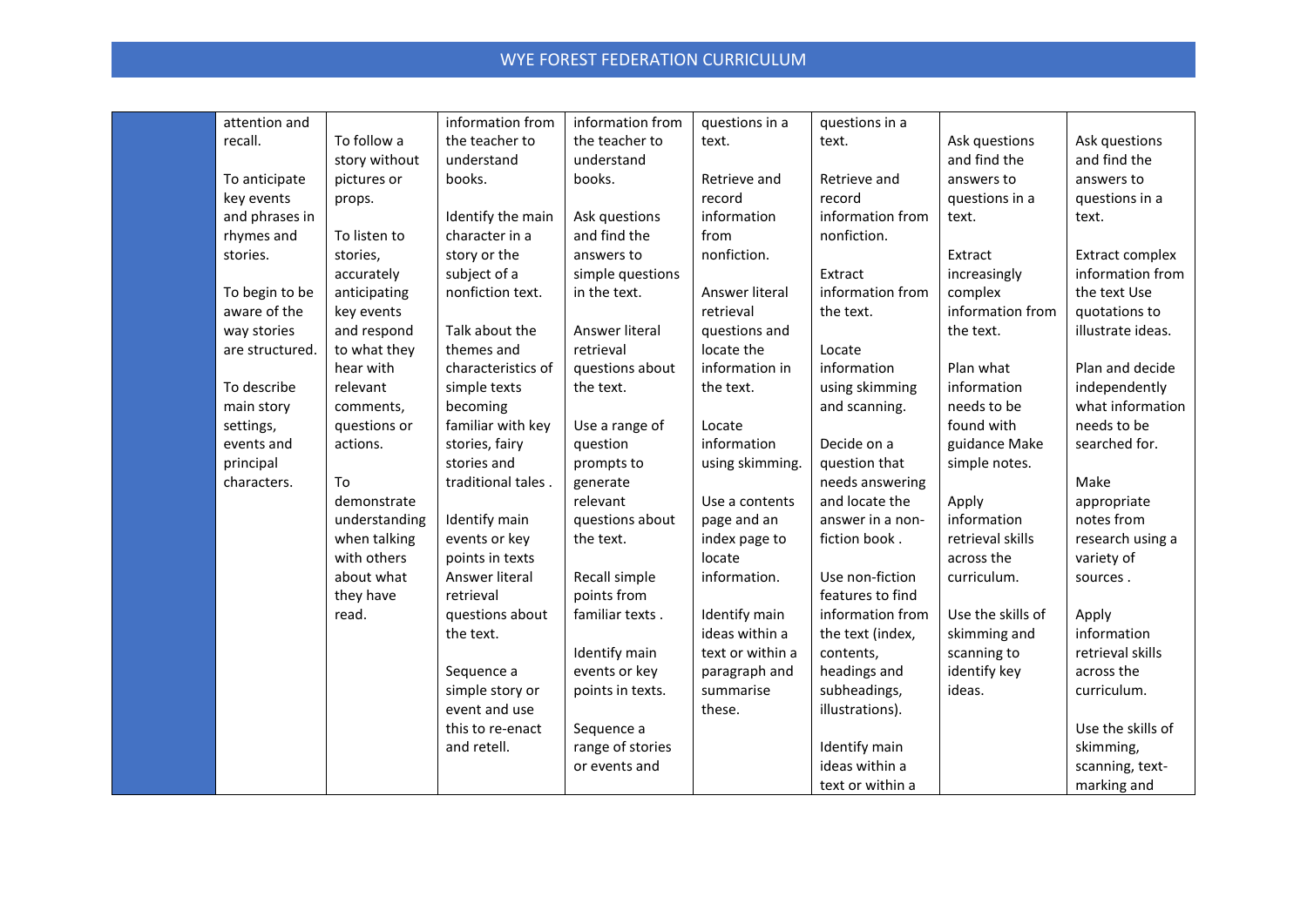|           |                                                                                                          |                                                                                                                              | Identify main<br>events or key<br>points in texts.                                                                                                                                                                                                                                                                                                                     | use this to re-<br>enact and retell.                                                                                                                                                                                                                                                                               |                                                                                                                                                                                                                                                                                                                                                                             | paragraph and<br>summarise<br>these.                                                                                                                                                                                                                                                                                                                                                                                                                                                   |                                                                                                                                                                                                                                                                                                                                                                                                                                             | note taking to<br>identify key<br>ideas.                                                                                                                                                                                                                                                                                                                                                                                                                                                           |
|-----------|----------------------------------------------------------------------------------------------------------|------------------------------------------------------------------------------------------------------------------------------|------------------------------------------------------------------------------------------------------------------------------------------------------------------------------------------------------------------------------------------------------------------------------------------------------------------------------------------------------------------------|--------------------------------------------------------------------------------------------------------------------------------------------------------------------------------------------------------------------------------------------------------------------------------------------------------------------|-----------------------------------------------------------------------------------------------------------------------------------------------------------------------------------------------------------------------------------------------------------------------------------------------------------------------------------------------------------------------------|----------------------------------------------------------------------------------------------------------------------------------------------------------------------------------------------------------------------------------------------------------------------------------------------------------------------------------------------------------------------------------------------------------------------------------------------------------------------------------------|---------------------------------------------------------------------------------------------------------------------------------------------------------------------------------------------------------------------------------------------------------------------------------------------------------------------------------------------------------------------------------------------------------------------------------------------|----------------------------------------------------------------------------------------------------------------------------------------------------------------------------------------------------------------------------------------------------------------------------------------------------------------------------------------------------------------------------------------------------------------------------------------------------------------------------------------------------|
| Inference | To suggest<br>how a story<br>might end.<br>To begin to<br>understand<br>'why' and<br>'how'<br>questions. | To answer<br>'how' and<br>'why'<br>questions<br>about their<br>experiences<br>and in<br>response to<br>stories or<br>events. | Give some<br>reasons why<br>things happen or<br>characters<br>change.<br>Begin to express<br>a view and use<br>evidence in the<br>text to explain<br>reasons.<br>Make simple<br>deductions with<br>prompts and<br>help from the<br>teacher (e.g.<br>what in the text<br>suggests that A is<br>not very happy?<br>What does this<br>tell us about how<br>A is feeling?) | Talk about and<br>infer what<br>characters might<br>be thinking or<br>feeling using<br>clues in the text.<br>Discuss the<br>reasons for<br>events in a story;<br>use evidence to<br>make some<br>reasoned<br>conclusions.<br>Discuss why<br>certain words or<br>phrases make a<br>story funny,<br>scary, exciting. | Discuss the<br>actions and<br>relationships of<br>the main<br>characters and<br>justify views<br>using evidence<br>from the text.<br>Discuss the<br>relationship<br>between<br>characters<br>based on<br>dialogue.<br>Use clues from<br>action, dialogue<br>and description<br>to establish<br>meaning.<br>Identify themes<br>and<br>conventions in<br>a range of<br>books. | Empathise with<br>different<br>characters'<br>points of view<br>(implicit and<br>explicit).<br>Identify the use<br>of descriptive<br>and expressive<br>language to build<br>a fuller picture of<br>a character.<br>Discuss the way<br>that characters<br>respond in a<br>dilemma and<br>make deductions<br>about their<br>motives and<br>feelings.<br>Discuss the<br>relationship<br>between what<br>characters say<br>and do - do they<br>always reveal<br>what they are<br>thinking? | Identify evidence<br>of characters<br>changing in a<br>story and discuss<br>possible reasons.<br>Discuss what a<br>character's<br>actions say about<br>their character.<br>Recognise that<br>characters may<br>have different<br>perspectives on<br>events in stories.<br>Distinguish<br>between<br>statements of<br>fact and opinion.<br>Identify and<br>discuss themes<br>and conventions<br>in and across a<br>wide range of<br>writing. | <b>Drawing</b><br>inferences such<br>as inferring<br>characters'<br>feelings,<br>thoughts and<br>motives from<br>their actions and<br>justify inferences<br>with evidence.<br>Identify<br>characteristics of<br>stock characters<br>in a variety of<br>genres.<br>Identify evidence<br>of characters<br>that challenge<br>stereotypes and<br>surprise the<br>reader.<br>Recognise that<br>authors can use<br>dialogue at<br>certain points in<br>a story to explain<br>plot, show<br>character and |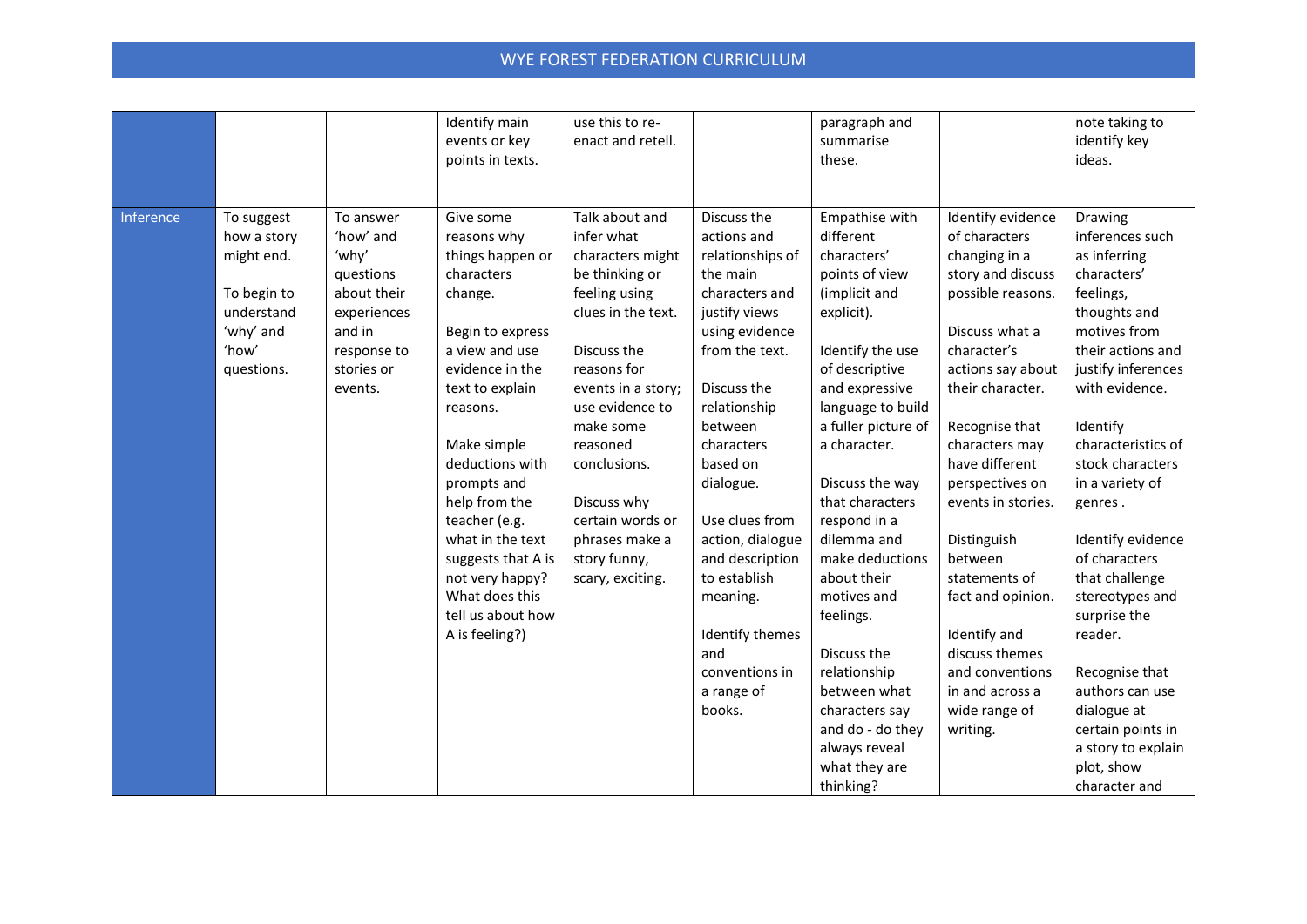|            |                                                                      |                                                                                   |                                                                                               |                                                                                          |                                                                                       | Discuss, moods,<br>feelings and<br>attitudes using<br>inference and<br>deduction.<br>Identify themes<br>and conventions<br>in a wide range<br>of books. |                                                                                                         | relationships,<br>convey mood or<br>create humour.<br>Make inferences<br>about the<br>perspective of<br>the author from<br>what is written<br>and implied.<br>Distinguish<br>between<br>statements of<br>fact and opinion.<br>Identify and<br>discuss themes<br>and conventions<br>in and across a<br>wide range of<br>writing. |
|------------|----------------------------------------------------------------------|-----------------------------------------------------------------------------------|-----------------------------------------------------------------------------------------------|------------------------------------------------------------------------------------------|---------------------------------------------------------------------------------------|---------------------------------------------------------------------------------------------------------------------------------------------------------|---------------------------------------------------------------------------------------------------------|---------------------------------------------------------------------------------------------------------------------------------------------------------------------------------------------------------------------------------------------------------------------------------------------------------------------------------|
| Prediction | To suggest<br>how a story<br>might end.<br>To begin to<br>understand | To suggest<br>how a story<br>might end. To<br>begin to<br>understand<br>'why' and | Make predictions<br>on the basis of<br>what has been<br>read so far.<br>Discuss the blurb     | Predict what<br>might happen on<br>the basis of what<br>has been read so<br>far.         | Predict what<br>might happen<br>from details<br>stated and<br>implied.                | Predict what<br>might happen<br>from details<br>stated and<br>implied.                                                                                  | Make predictions<br>based on details<br>stated and<br>implied.<br>Make predictions                      | Make predictions<br>based on details<br>stated and<br>implied.<br>Predict using                                                                                                                                                                                                                                                 |
|            | 'why' and<br>'how'<br>questions.                                     | 'how'<br>questions.                                                               | and title of a<br>book Predict<br>events and<br>endings and how<br>characters will<br>behave. | Predict the<br>events of a story<br>based on the<br>setting described<br>in the opening. | Make<br>predictions<br>about<br>characters'<br>actions and<br>look for<br>evidence of | Discuss the way<br>that descriptive<br>language and<br>small details are<br>used to build an<br>impression of an<br>unfamiliar place.                   | for how a<br>character might<br>change during a<br>story and change<br>predictions as<br>events happen. | more complex<br>narratives e.g.<br>narratives with<br>flashback,<br>narratives with<br>different<br>viewpoints,                                                                                                                                                                                                                 |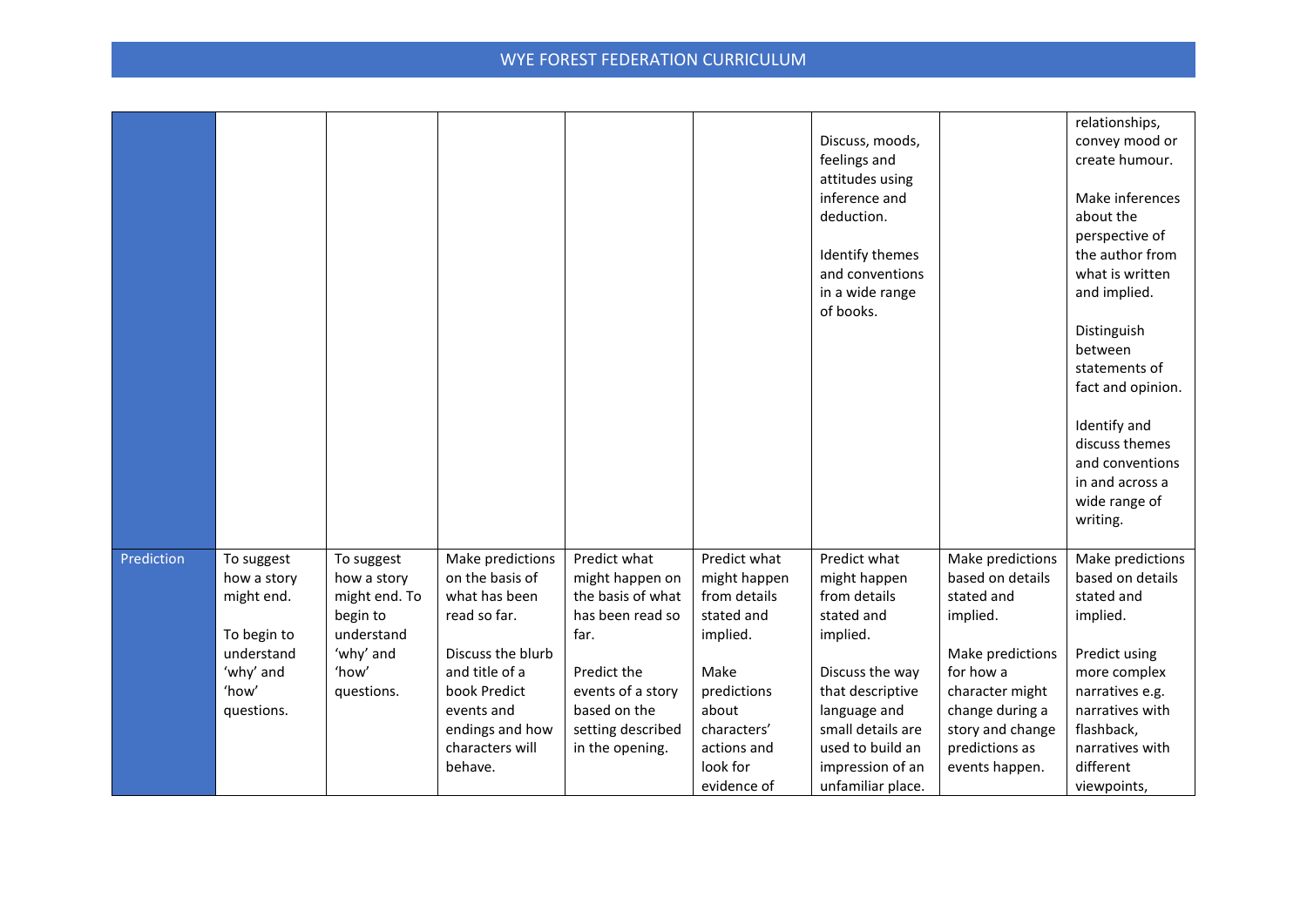| Structure<br>Show awareness<br>between fiction<br>of the structure<br>features of<br>discuss the<br>and<br>conventions of<br>structural<br>and nonfiction<br>of different text<br>choices the<br>Organisation<br>different types of<br>structural<br>some non-<br>types and begin<br>fiction text<br>writing such as a<br>devices the<br>author has made<br>texts.<br>to understand<br>diary written in<br>author has used<br>when organising<br>types Identify<br>that they have<br>and discuss the<br>the first person,<br>to organise the<br>the text Explain<br>different<br>how the<br>Understand the<br>use of contents<br>the greeting in<br>text.<br>way that<br>purposes (e.g.<br>and index pages<br>letters and<br>structural<br>information texts<br>to locate<br>presentational<br>Identify<br>choices support<br>story, recount,<br>features in<br>vocabulary<br>the writer's<br>lists,<br>information in<br>are organised<br>and use this<br>non-fiction<br>nonfiction texts.<br>chosen to convey<br>theme and<br>instructions).<br>when reading<br>different<br>texts Begin to<br>purpose.<br>Discuss titles of<br>understand the<br>simple texts<br>Identify and<br>messages,<br>Understand and<br>book and poems<br>discuss the use<br>moods, feelings<br>purpose of the<br>Analyse how the<br>Pick out features<br>of nonfiction<br>and attitudes.<br>author has<br>use correctly<br>paragraph and<br>terms referring<br>used to organise<br>how they help<br>features to find<br>chosen a range<br>to conventions of<br>books.<br>information from<br>Pupils should be<br>of vocabulary to<br>to group<br>information.<br>convey different<br>print: book,<br>the text (index,<br>taught the |  | Look through a<br>variety of fiction<br>and nonfiction<br>texts with<br>growing<br>independence to<br>predict content,<br>layout and story<br>development. | Predict how<br>characters might<br>behave from<br>what they say<br>and do and from<br>their<br>appearance. | change as a<br>result of events<br>Identify settings<br>and predict<br>events that are<br>likely to<br>happen. | Make predictions<br>about how<br>characters might<br>behave in such a<br>setting. | Refer to the text<br>to support<br>predictions and<br>opinions. | narrative with<br>two parallel<br>threads in it.<br>Refer to the text<br>to support<br>predictions and<br>opinions. |
|-----------------------------------------------------------------------------------------------------------------------------------------------------------------------------------------------------------------------------------------------------------------------------------------------------------------------------------------------------------------------------------------------------------------------------------------------------------------------------------------------------------------------------------------------------------------------------------------------------------------------------------------------------------------------------------------------------------------------------------------------------------------------------------------------------------------------------------------------------------------------------------------------------------------------------------------------------------------------------------------------------------------------------------------------------------------------------------------------------------------------------------------------------------------------------------------------------------------------------------------------------------------------------------------------------------------------------------------------------------------------------------------------------------------------------------------------------------------------------------------------------------------------------------------------------------------------------------------------------------------------------------------------------------------------------------------------------------------|--|------------------------------------------------------------------------------------------------------------------------------------------------------------|------------------------------------------------------------------------------------------------------------|----------------------------------------------------------------------------------------------------------------|-----------------------------------------------------------------------------------|-----------------------------------------------------------------|---------------------------------------------------------------------------------------------------------------------|
| Compare the<br>technical and<br>cover, beginning,<br>contents,<br>messages,<br>layout of<br>other terms<br>moods, feelings<br>end, page, word,<br>Discuss why the<br>headings and<br>different texts<br>needed for<br>letter, line.<br>author has<br>subheadings,<br>and attitudes.<br>discussing what<br>Describe and<br>/books and<br>chosen a range<br>illustrations).<br>they hear and<br>discuss why they<br>of vocabulary<br>evaluate the<br>to describe a<br>read, such as<br>styles of<br>are set out in<br>Understand how<br>character or a<br>metaphor, simile,<br>different ways.<br>paragraphs can<br>setting,<br>organise ideas<br>analogy,<br>and poets,                                                                                                                                                                                                                                                                                                                                                                                                                                                                                                                                                                                                                                                                                                                                                                                                                                                                                                                                                                                                                                          |  | Distinguish                                                                                                                                                |                                                                                                            | Identify the                                                                                                   | Recognise the                                                                     | Identify and                                                    | Comment on the<br>individual writers                                                                                |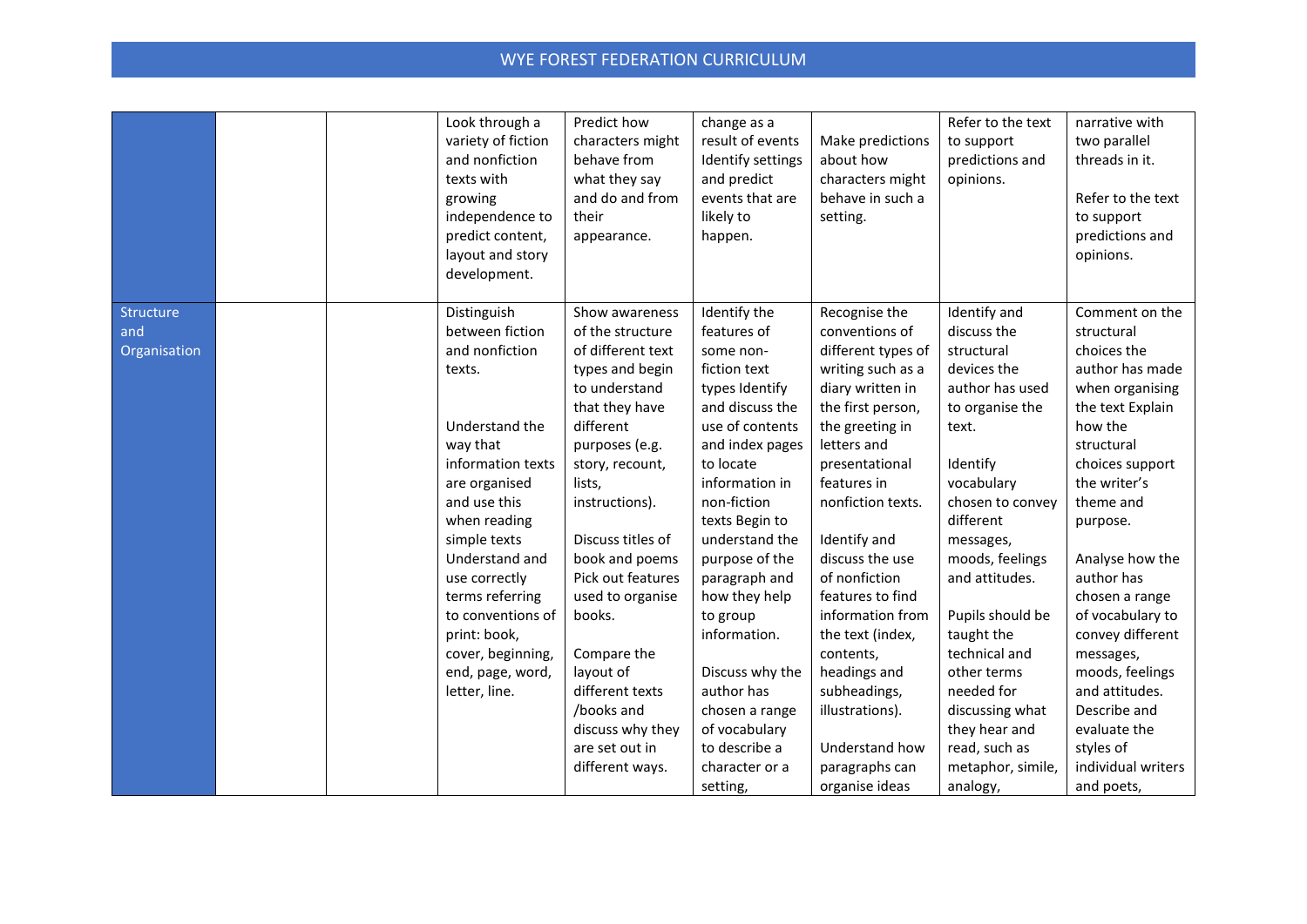|  |  | Read the title,    | around a theme   | imagery, style     | providing         |
|--|--|--------------------|------------------|--------------------|-------------------|
|  |  | contents page      | and can build up | and effect.        | evidence and      |
|  |  | and illustrations  | ideas across a   |                    | justifying        |
|  |  | and predict what   | text.            | Describe and       | interpretations.  |
|  |  | a book is about.   |                  | compare the        |                   |
|  |  |                    | Describe, with   | styles of          | Compare,          |
|  |  | Pick out features  | examples, how    | individual writers | contrast and      |
|  |  | that will help to  | the author has   | and poets,         | explore the       |
|  |  | locate             | chosen a range   | providing          | styles of writers |
|  |  | information and    | of vocabulary to | evidence.          | and poets,        |
|  |  | explain them.      | convey different |                    | providing         |
|  |  |                    | moods, feelings  | Comment and        | evidence and      |
|  |  | Pick out and       | and attitudes.   | compare the        | explanations.     |
|  |  | discuss how        |                  | language choices   |                   |
|  |  | punctuation        |                  | the author has     | Identify and      |
|  |  | helps to organise  |                  | made to convey     | discuss irony and |
|  |  | text.              |                  | information over   | its effect        |
|  |  | Recognise and      |                  | a range of non-    | Comment on the    |
|  |  | use the alphabet   |                  | fiction texts.     | structural        |
|  |  | to help to locate  |                  |                    | choices the       |
|  |  | information in     |                  |                    | author has made   |
|  |  | some books.        |                  |                    | when organising   |
|  |  |                    |                  |                    | the text Explain  |
|  |  | Recognise the      |                  |                    | how the           |
|  |  | openings and       |                  |                    | structural        |
|  |  | closings of        |                  |                    | choices support   |
|  |  | different stories. |                  |                    | the writer's      |
|  |  |                    |                  |                    | theme and         |
|  |  |                    |                  |                    | purpose Analyse   |
|  |  |                    |                  |                    | how the author    |
|  |  |                    |                  |                    | has chosen a      |
|  |  |                    |                  |                    | range of          |
|  |  |                    |                  |                    | vocabulary to     |
|  |  |                    |                  |                    | convey different  |
|  |  |                    |                  |                    | messages,         |
|  |  |                    |                  |                    | moods, feelings   |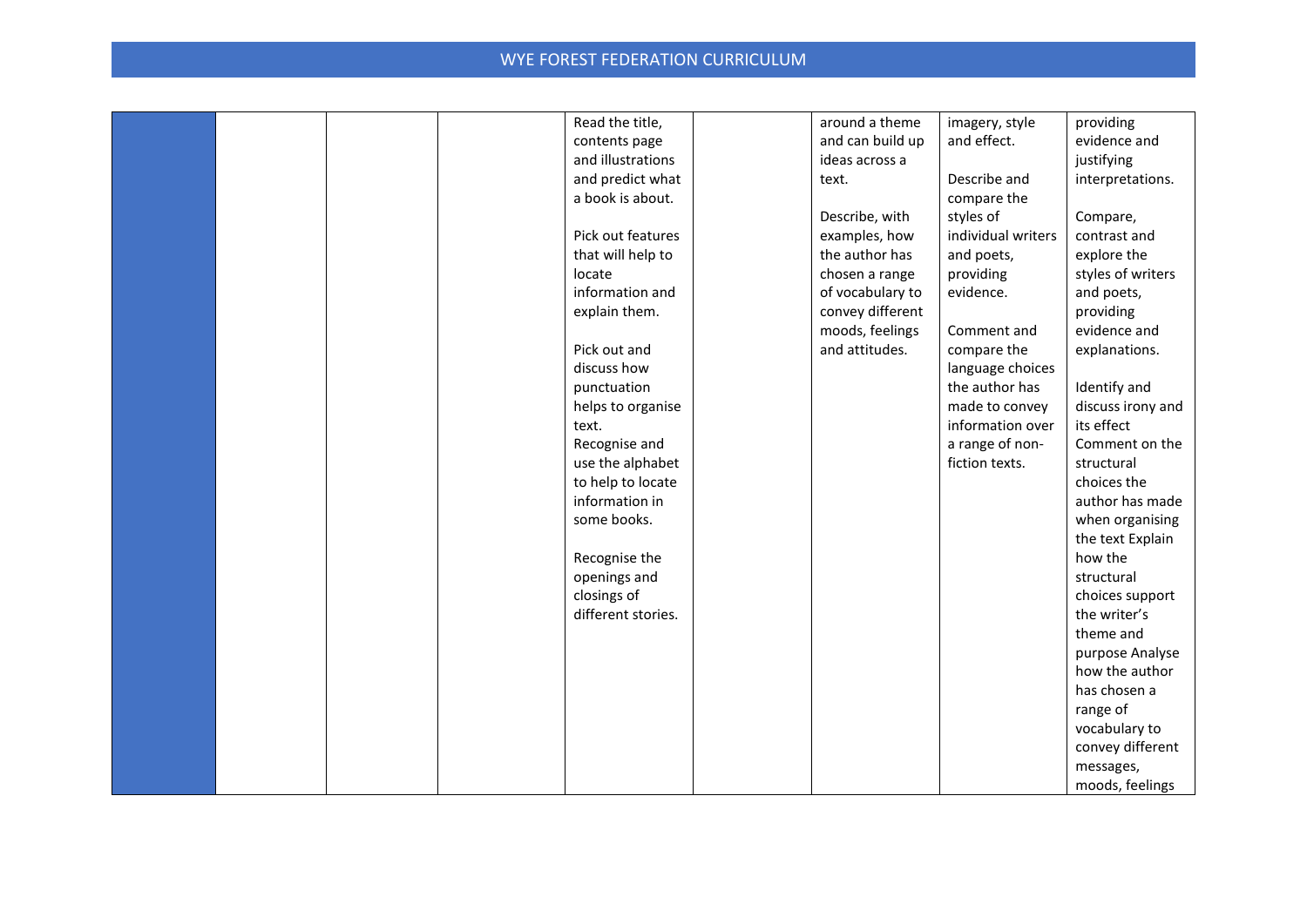|                    |  |                                                                                                                                                                            |                                                                                                                                                                            |                                                                                                                                                 |                                                                                                                                                                                                            |                                                                                                                                                                                                             | and attitudes<br>Describe and<br>evaluate the<br>styles of<br>individual writers<br>and poets,<br>providing<br>evidence and<br>justifying<br>interpretations<br>Compare,<br>contrast and<br>explore the<br>styles of writers<br>and poets,<br>providing<br>evidence and<br>explanations<br>Identify and<br>discuss irony and<br>its effect. |
|--------------------|--|----------------------------------------------------------------------------------------------------------------------------------------------------------------------------|----------------------------------------------------------------------------------------------------------------------------------------------------------------------------|-------------------------------------------------------------------------------------------------------------------------------------------------|------------------------------------------------------------------------------------------------------------------------------------------------------------------------------------------------------------|-------------------------------------------------------------------------------------------------------------------------------------------------------------------------------------------------------------|---------------------------------------------------------------------------------------------------------------------------------------------------------------------------------------------------------------------------------------------------------------------------------------------------------------------------------------------|
| Language<br>Choice |  | Identify where<br>language is used<br>to create mood<br>or build tension.<br>Comment on the<br>choice of<br>author's words<br>to make a text<br>funny, scary,<br>exciting. | Identify where<br>language is used<br>to create mood<br>or build tension.<br>Comment on the<br>choice of<br>author's words<br>to make a text<br>funny, scary,<br>exciting. | Discuss the<br>effect of key<br>words or<br>phrases used to<br>build mood or<br>tension.<br>Comment on<br>the overall<br>effect of the<br>text. | Comment upon<br>the use and<br>effect of author's<br>language Identify<br>and describe the<br>styles of<br>individual writers<br>and poets.<br>Identify and<br>comment on<br>expressive and<br>descriptive | Identify the<br>writer's main<br>purpose through<br>a general<br>overview.<br>Identify common<br>elements of an<br>author's style<br>and discuss how<br>the style of one<br>author differs<br>from another. | Identify how<br>style is<br>influenced by the<br>intended<br>audience Identify<br>common<br>elements of an<br>author's style<br>and make<br>comparisons<br>between books.                                                                                                                                                                   |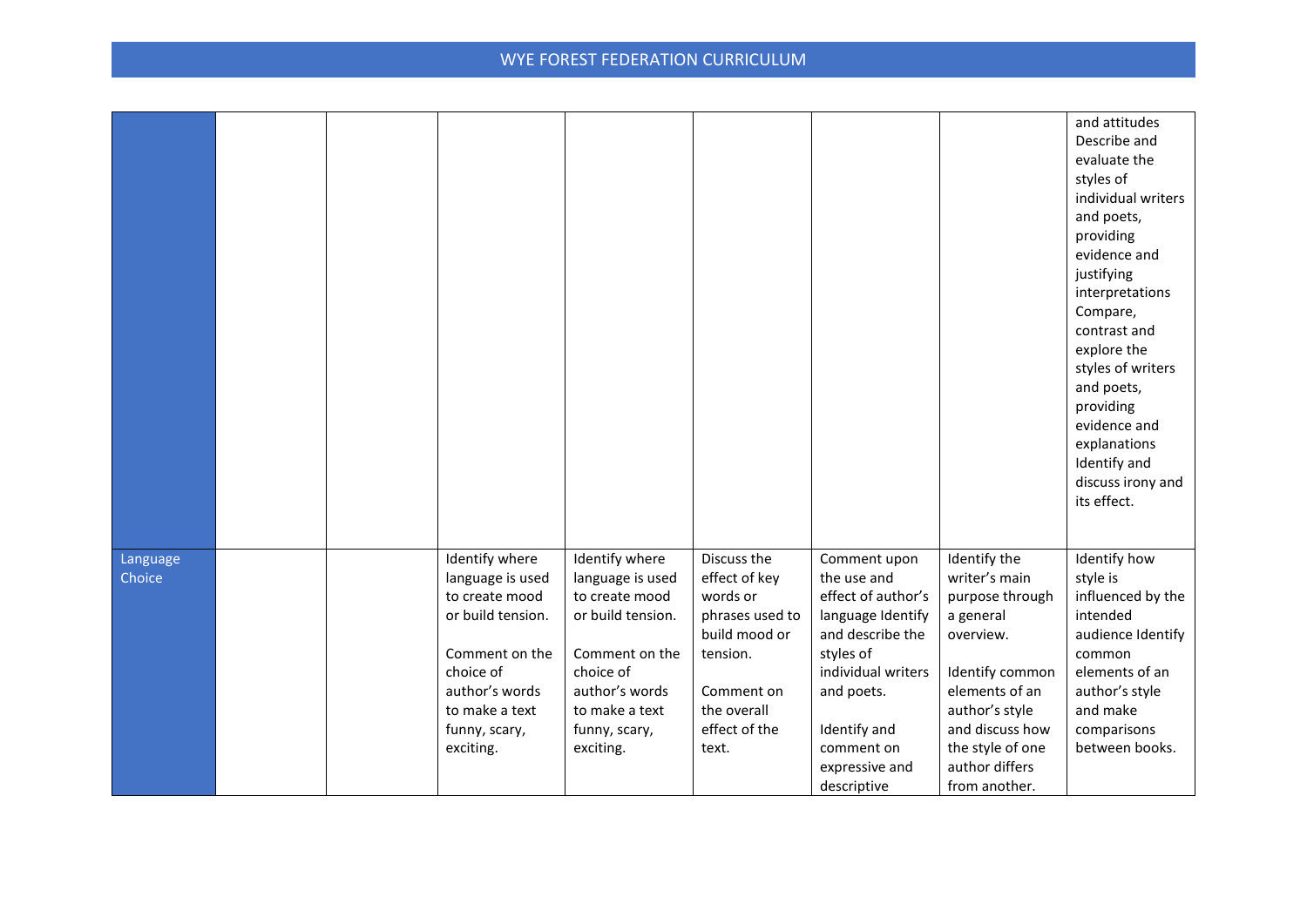|  | Pick out key     | Pick out key     | In poetry,      | language to       |                     | Comment on the    |
|--|------------------|------------------|-----------------|-------------------|---------------------|-------------------|
|  | words or phrases | words or phrases | discuss the     | create effect in  | Identify and        | use of unusual or |
|  | in a text (e.g.  | in a text (e.g.  | choice of words | poetry and        | comment upon        | surprising        |
|  | First/Next, Once | First/Next, Once | and their       | prose.            | an author's or      | language choices  |
|  | upon a time,     | upon a time,     | impact in       |                   | poet's viewpoint    | and effects in    |
|  | Suddenly,        | Suddenly,        | poems, noticing | Comment on the    | in the text and     | poetry such as    |
|  | Quickly).        | Quickly).        | how the poet    | overall effect of | respond to this     | onomatopoeia      |
|  |                  |                  | creates sound   | the text.         | e.g. re-tell from a | and metaphor      |
|  |                  |                  | effects using   |                   | different           | and comment on    |
|  |                  |                  | rhyme or        |                   | viewpoint.          | how this          |
|  |                  |                  | alliteration.   |                   |                     | influences        |
|  |                  |                  |                 |                   | Comment on the      | meaning.          |
|  |                  |                  |                 |                   | use of similes      |                   |
|  |                  |                  |                 |                   | and expressive      | Interpret poems,  |
|  |                  |                  |                 |                   | language to         | explaining how    |
|  |                  |                  |                 |                   | create images,      | the poet creates  |
|  |                  |                  |                 |                   | sound effects       | shades of         |
|  |                  |                  |                 |                   | and atmosphere.     | meaning; justify  |
|  |                  |                  |                 |                   |                     | own views and     |
|  |                  |                  |                 |                   | Comment on the      | explain           |
|  |                  |                  |                 |                   | overall impact of   | underlying        |
|  |                  |                  |                 |                   | poetry or prose     | themes.           |
|  |                  |                  |                 |                   | with reference to   |                   |
|  |                  |                  |                 |                   | features e.g.       | Identify and      |
|  |                  |                  |                 |                   | development of      | discuss the       |
|  |                  |                  |                 |                   | themes,             | viewpoint in the  |
|  |                  |                  |                 |                   | technical terms.    | text e.g.         |
|  |                  |                  |                 |                   |                     | recognise that    |
|  |                  |                  |                 |                   | Justify             | the narrator can  |
|  |                  |                  |                 |                   | preferences for     | change and be     |
|  |                  |                  |                 |                   | an author, poet     | manipulated e.g.  |
|  |                  |                  |                 |                   | or a type of text.  | the story has 2   |
|  |                  |                  |                 |                   |                     | narrators, a      |
|  |                  |                  |                 |                   |                     | different         |
|  |                  |                  |                 |                   |                     | character takes   |